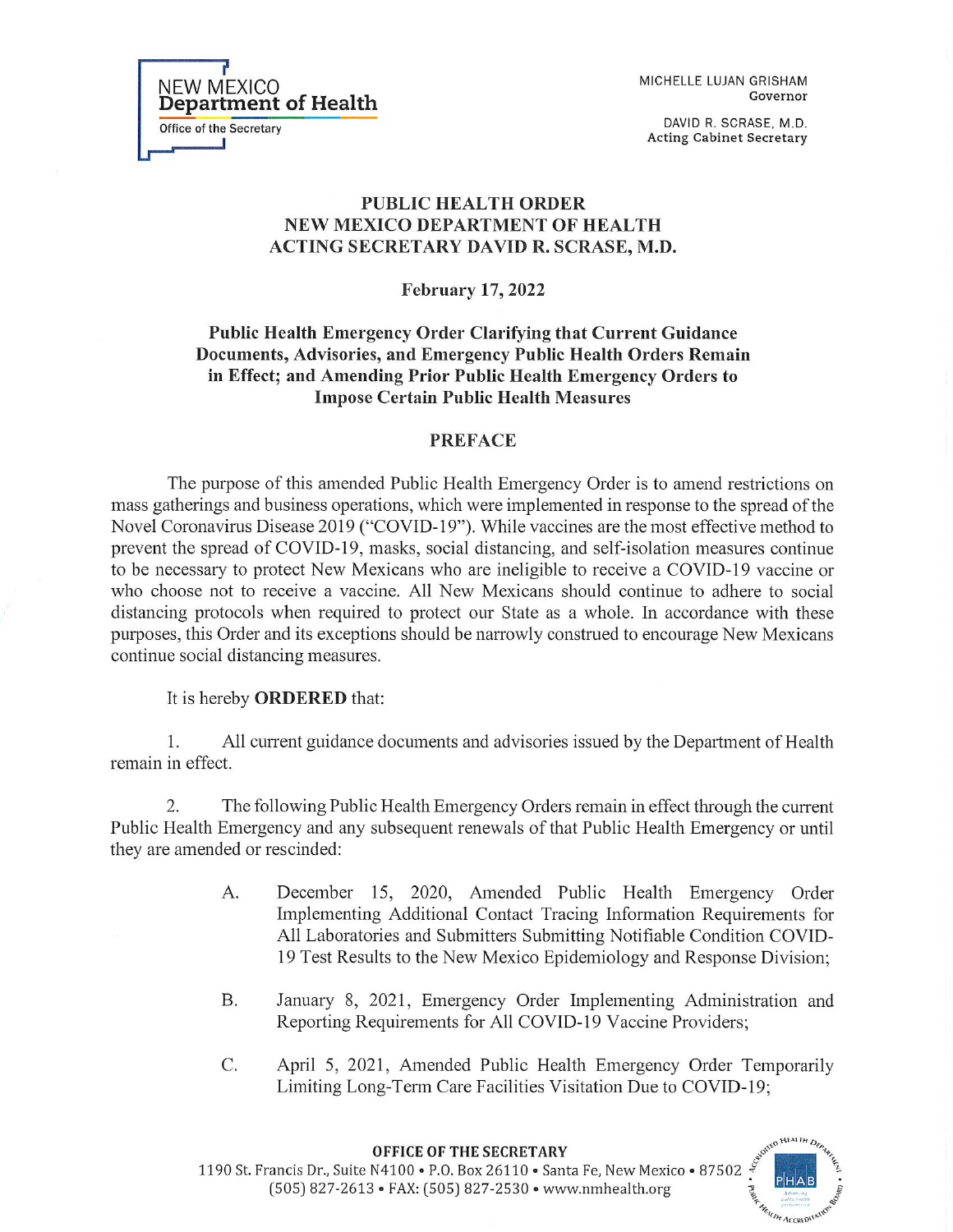- D. February 26, 2021, Public Health Emergency Order Implementing Administration Requirements for All COVID-19 Vaccine Providers and Requiring Accurate Information be Provided by Individuals Registering to Receive the COVID-19 Vaccine; and
- Ε. December 2, 2021, Amended Public Health Emergency Order Requiring All School Workers Comply with Certain Health Requirements and Requiring Congregate Care Facility Workers, Hospital Workers, and Employees of the Office of the Governor Be Fully Vaccinated and Receive Booster Vaccines.

 $3.$ The February 4, 2022, Public Health Emergency Order Clarifying that Current Guidance Documents, Advisories, and Emergency Public Health Orders Remain in Effect; and Amending Prior Public Health Emergency Orders to Impose Certain Public Health Measures is hereby amended as follows:

#### **ORDER**

**WHEREAS**, on March 11, 2020, because of the spread of the novel Coronavirus Disease 2019 ("COVID-19"), Michelle Lujan Grisham, the Governor of the State of New Mexico, declared that a Public Health Emergency exists in New Mexico under the Public Health Emergency Response Act, and invoked her authority under the All Hazards Emergency Management Act;

**WHEREAS,** Governor Michelle Lujan Grisham has renewed the declaration of a Public Health Emergency through March 4, 2022;

**WHEREAS**, confirmed cases in the United States have risen to more than 77 million and confirmed COVID-19 infections in New Mexico have risen to over 500,000;

**WHEREAS, COVID-19** is a deadly virus and has taken the lives of over 900,000 Americans and over 6,700 New Mexicans;

**WHEREAS**, the further spread of COVID-19 in the State of New Mexico poses a threat to the health, safety, wellbeing and property of the residents in the State due to, among other things, illness from COVID-19, illness-related absenteeism from employment (particularly among public safety and law enforcement personnel and persons engaged in activities and businesses critical to the economy and infrastructure of the State), potential displacement of persons, and closures of schools or other places of public gathering;

WHEREAS, vaccination, social distancing, and the consistent and proper use of face coverings in public spaces are the most effective ways New Mexicans can minimize the spread of COVID-19 and mitigate the potentially devastating impact of this pandemic in New Mexico; and

**WHEREAS, the New Mexico Department of Health possesses legal authority pursuant to** the Public Health Act, NMSA 1978, Sections 24-1-1 to -40, the Public Health Emergency Response Act, NMSA 1978, Sections 12-10A-1 to -19, the Department of Health Act, NMSA 1978, Sections 9-7-1 to -18, and inherent constitutional police powers of the New Mexico state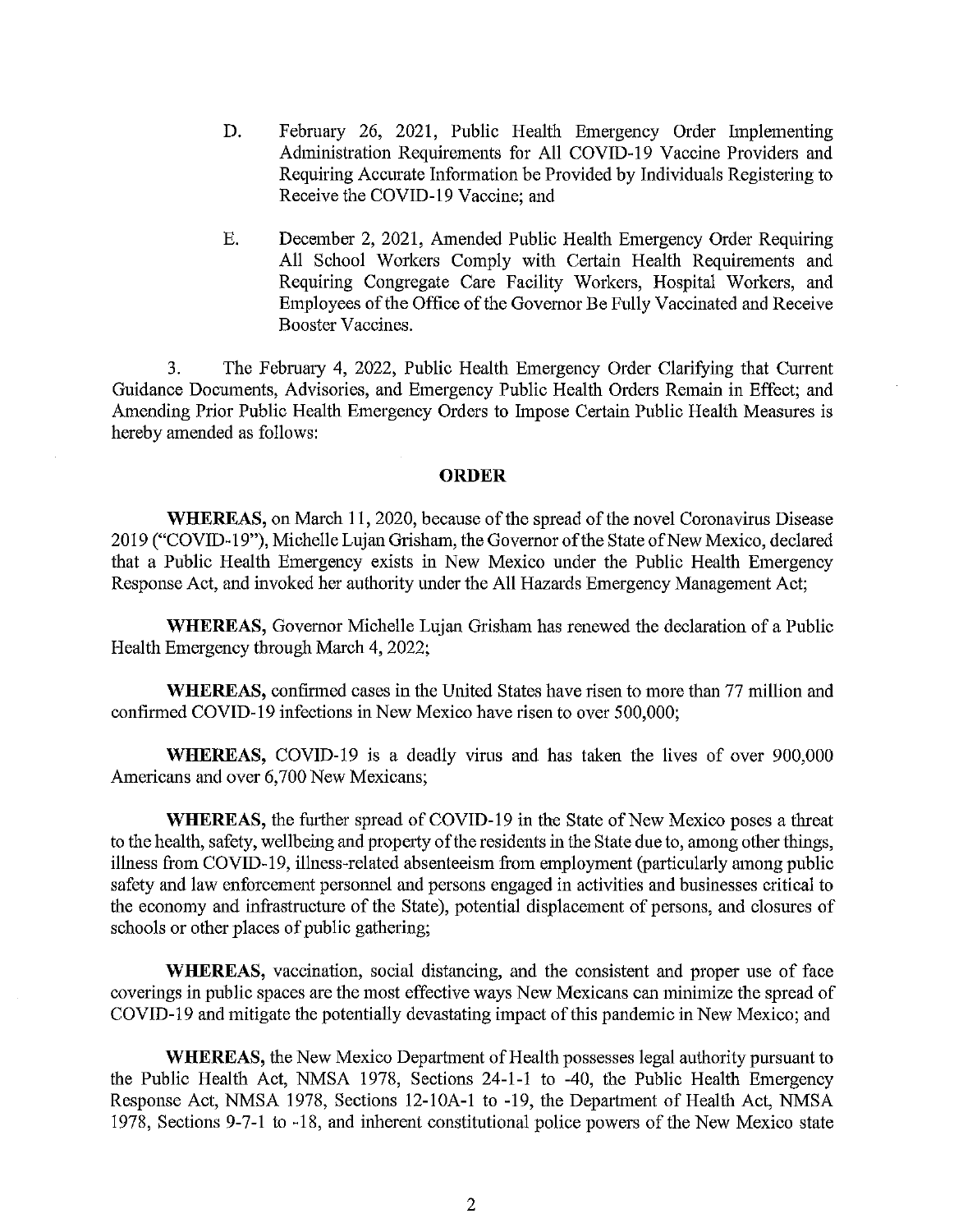government, to preserve and promote public health and safety, to adopt isolation and quarantine, and to close public places and forbid gatherings of people when deemed necessary by the Department for the protection of public health.

**NOW, THEREFORE, I,** David R. Scrase, M.D., Acting Secretary of the New Mexico Department of Health, in accordance with the authority vested in me by the Constitution and the Laws of the State of New Mexico, and as directed by the Governor pursuant to the full scope of her emergency powers under the All Hazard Emergency Management Act, do hereby declare the current outbreak of COVID-19 a condition of public health importance, as defined in NMSA 1978, Section 24-1-2(A) as an infection, a disease, a syndrome, a symptom, an injury or other threat that is identifiable on an individual or community level and can reasonably be expected to lead to adverse health effects in the community, and that poses an imminent threat of substantial harm to the population of New Mexico.

# **I HEREBY DIRECT AS FOLLOWS:**

(1) Unless a healthcare provider instructs otherwise, all individuals ages 2 years and older shall wear a mask or multilayer cloth face covering in all public hospitals, profit or nonprofit private hospitals, general hospitals, special hospitals, nursing homes, assisted living facilities, adult day cares, hospice facilities, rehabilitation facilities, State correctional facilities, juvenile justice facilities, residential treatment centers, the New Mexico State Veterans' Home, and community homes except when eating or drinking. Nothing in this Order shall be construed as prohibiting any business, house of worship, non-profit entity, or other entity from imposing more stringent requirements.

(2) Any business, establishment, or non-profit (other than those which are a healthcare operation, utility, or indigent care services) which members of the public regularly visit must report to the New Mexico Environment Department when there is an occurrence of a rapid response. The New Mexico Environment Department shall monitor when an entity has four (4) or more rapid responses within a fourteen (14) day period. For purposes of this directive, rapid responses will be counted on a rolling basis. Businesses, establishments, or non-profits with four or more rapid responses shall not be required to cease operations. However, the rapid responses must be reported to the Environment Department so that the public may be made aware of the positive cases.

(3) All businesses, establishments, and non-profit entities must adhere to the pertinent COVID-Safe Practices.

4) Public and private educational institutions serving children and young adults from pre-Kindergarten through 12th Grade, including homeschools serving children who are not household members, shall continue to adhere to the face covering requirements contained in the New Mexico Public Education Department's "COVID-19 Response Toolkit for New Mexico's Public Schools," available at https://webnew.ped.state.nm.us/reentry-district-and-schoolguidance/, until the school district, governing local education agency, or private educational institution elects otherwise. Public and private educational institutions shall adhere to the other COVID-Safe Practices requirements for in-person instruction contained in the COVID-19 Response Toolkit for New Mexico's Public Schools, and may operate up to maximum capacity. Public and private educational institutions shall follow the reporting, testing, and closure